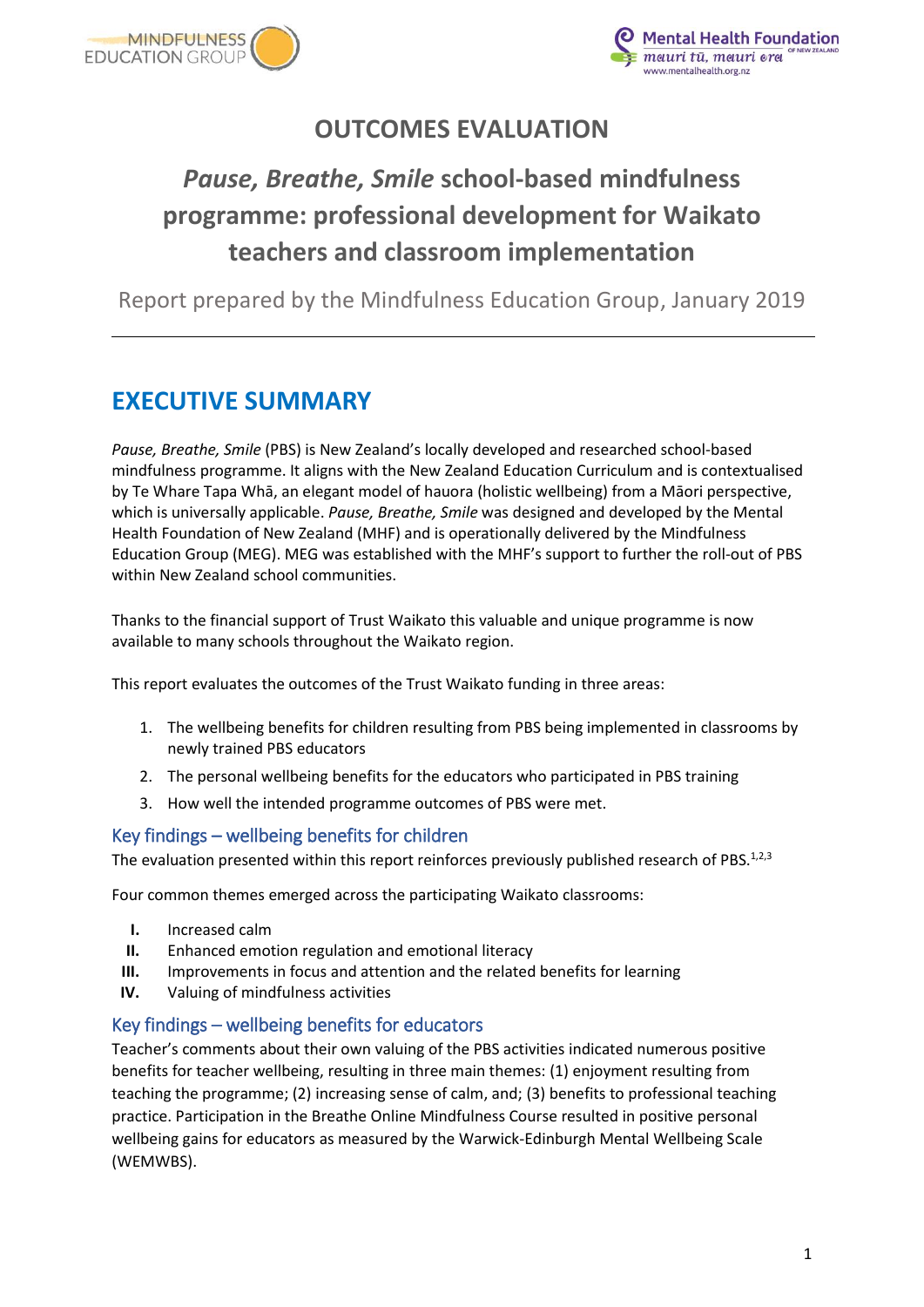



### <span id="page-1-0"></span>Key findings – meeting the intended programme outcomes

Based on post-programme survey data, participants indicated that the intended programme outcomes relating to: (1) the positive effects of mindfulness on one's sense of wellbeing; (2) the relevance of mindfulness for emotion regulation; (3) understanding the applicability of mindfulness inside and outside of school; (4) experiencing the learning benefits of mindfulness, and; (5) seeing the links between the course material and the New Zealand Curriculum were all achieved.

This report discusses the methods and results of these findings and provides important contextual information about the *Pause, Breathe, Smile* programme and the PBS Educator professional development pathway offered to educators.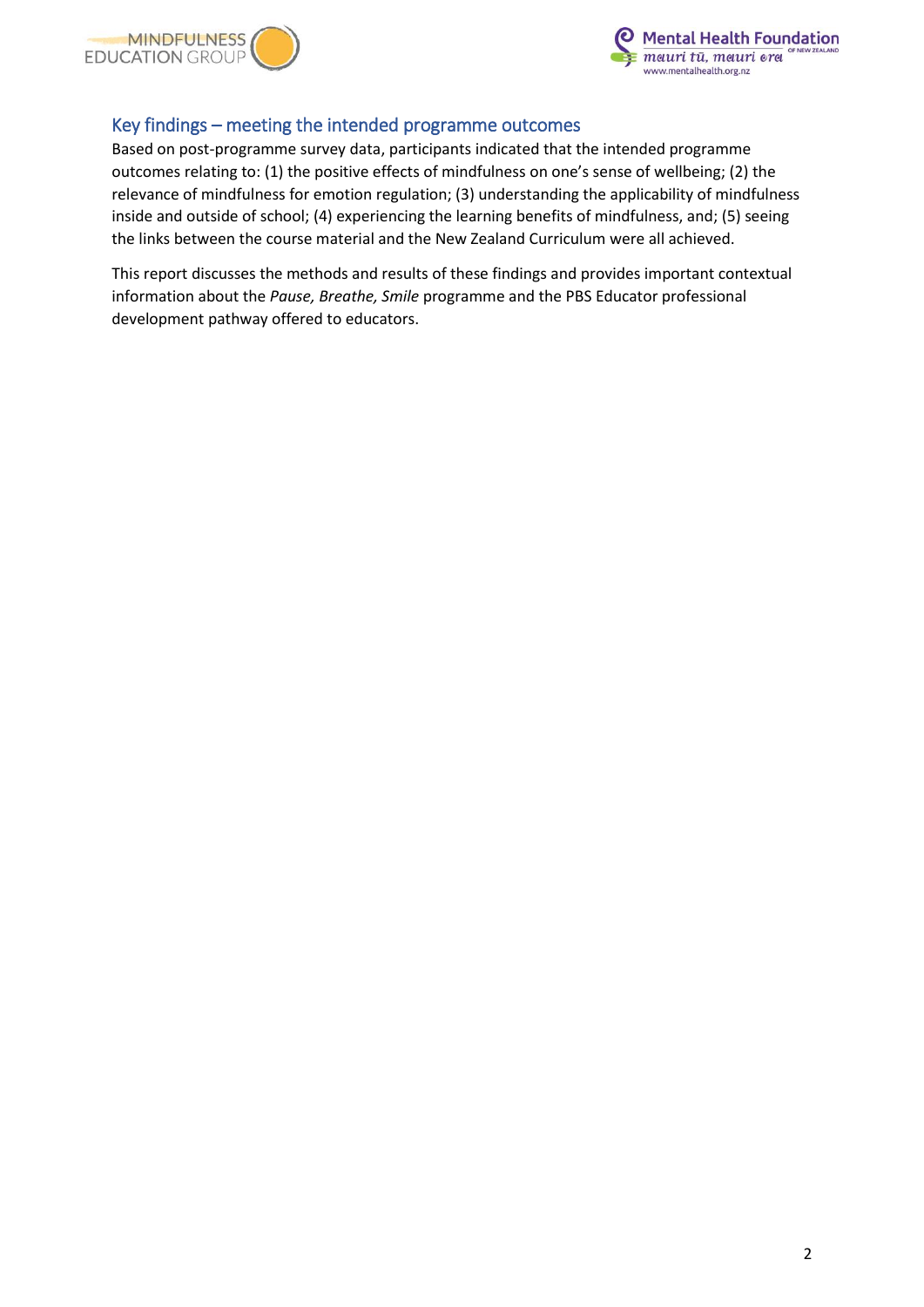



# **CONTENTS**

| The Need - boosting wellbeing and reducing mental distress for children and young people  4 |
|---------------------------------------------------------------------------------------------|
|                                                                                             |
|                                                                                             |
|                                                                                             |
|                                                                                             |
|                                                                                             |
|                                                                                             |
|                                                                                             |
|                                                                                             |
|                                                                                             |
|                                                                                             |
|                                                                                             |
|                                                                                             |
|                                                                                             |
|                                                                                             |
| The importance of a well-structured programme, robust professional development pathway and  |
|                                                                                             |
|                                                                                             |
| .16                                                                                         |
|                                                                                             |
|                                                                                             |
|                                                                                             |
| OUTCOME THREE: Degree to which the intended programme outcomes were met 18                  |
|                                                                                             |
|                                                                                             |
|                                                                                             |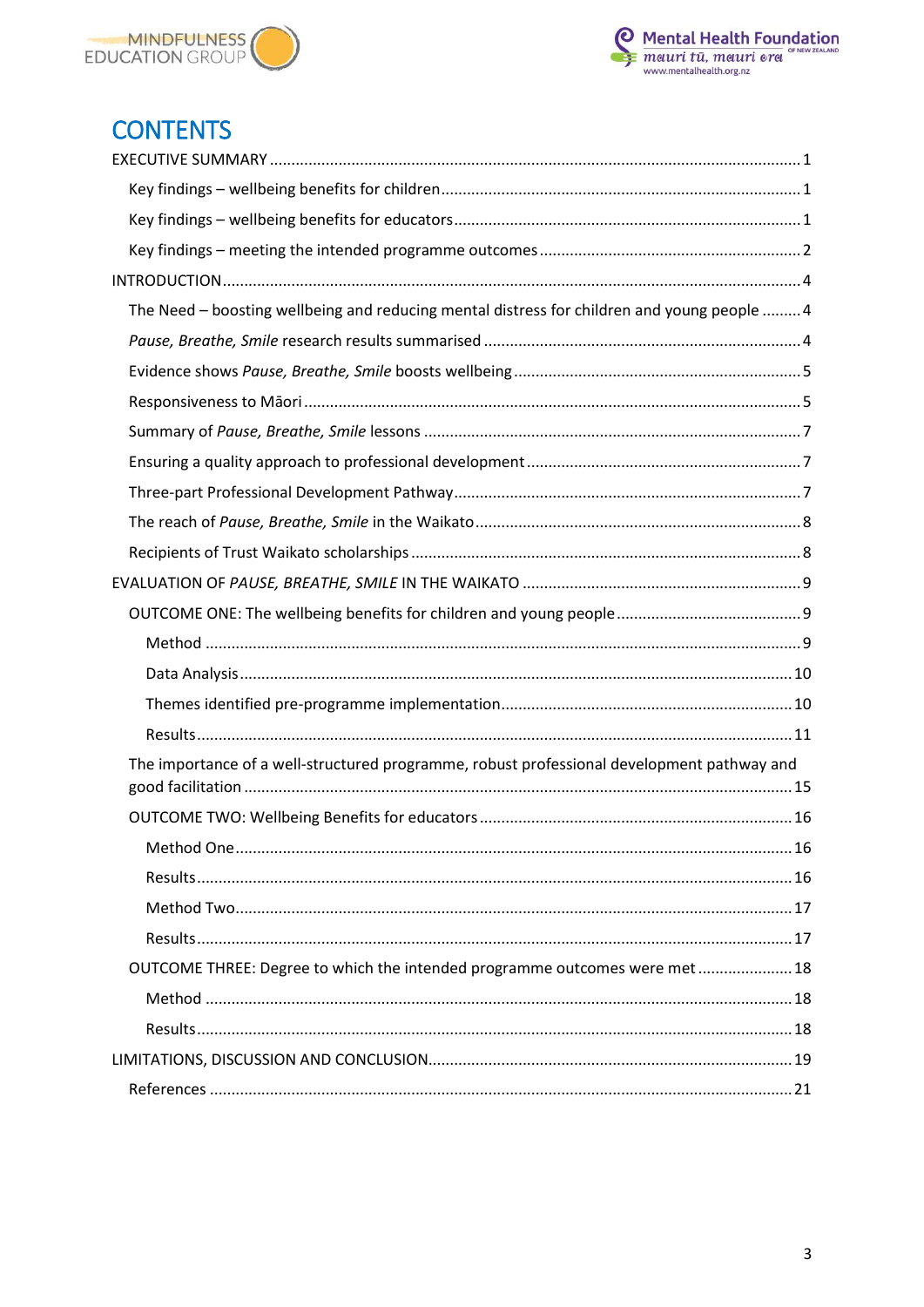



# <span id="page-3-0"></span>**INTRODUCTION**

# <span id="page-3-1"></span>The Need – boosting wellbeing and reducing mental distress for children and young people

Latest data shows New Zealand ranking near the bottom (34<sup>th</sup> out of 41) regarding overall childhood wellbeing and our adolescent suicide rate is the highest among developed nations.<sup>4</sup>

Antidepressant medication being prescribed to children under 13 years in New Zealand, has increased 79.4 per cent since 2006. This increase may in part be due to population growth and greater awareness and acceptance of mental health issues, leading to increased willingness to seek help.<sup>5</sup> However, these figures follow worldwide trends as well as anecdotal feedback we receive from schools who note that prevalence rates of anxiety and behavioural problems they encounter daily have been increasing rapidly over the past decade.

Recent analysis has shown that increased smartphone and tablet usage corresponds with increased feelings of loneliness, decreasing levels of sleep and decreased social interactions among young people, leading some experts to comment that we are on the brink of a major mental health crisis among children and young people.<sup>6</sup>

There is increasing worldwide recognition that a focus on the promotion of mental healthiness and wellbeing is important in its own right – a sentiment perhaps best captured in the World Health Organisation's definition of health as "…a state of complete physical, mental and social well-being and not merely the absence of disease or infirmity."<sup>7</sup>

In Aotearoa-New Zealand it is important to highlight and draw upon indigenous concepts of health, which include the central importance of focusing on spiritual wellbeing alongside mental, physical and social dimensions. Failure to do so, risks alienating indigenous world views and may increase rather than reduce inequalities in health.

### <span id="page-3-2"></span>*Pause, Breathe, Smile* research results summarised

Meta-analysis of mindfulness in education research shows that when taught in schools, mindfulness boosts cognitive performance and builds resilience.<sup>8</sup>

A commitment to ongoing research and evaluation has been in place since the inception of *Pause, Breathe, Smile*. This commitment has led to the publication of three robust research studies of PBS, two of which have been published in highly regarded international journals (the initial pilot study was published in the local journal *New Zealand Journal of Teacher's Work*).

A summary of the research across these three studies, conducted in partnership between the Mental Health Foundation of New Zealand, The University of Auckland and AUT University, shows the following outcomes in classrooms where PBS has been successfully implemented:

- Increased calmness
- Improved focus and attention
- Enhanced self-awareness
- Development of conflict resolution skills and positive relationships
- Reduced stress for teachers
- Statistically significant increases in wellbeing<sup>9,10,11</sup>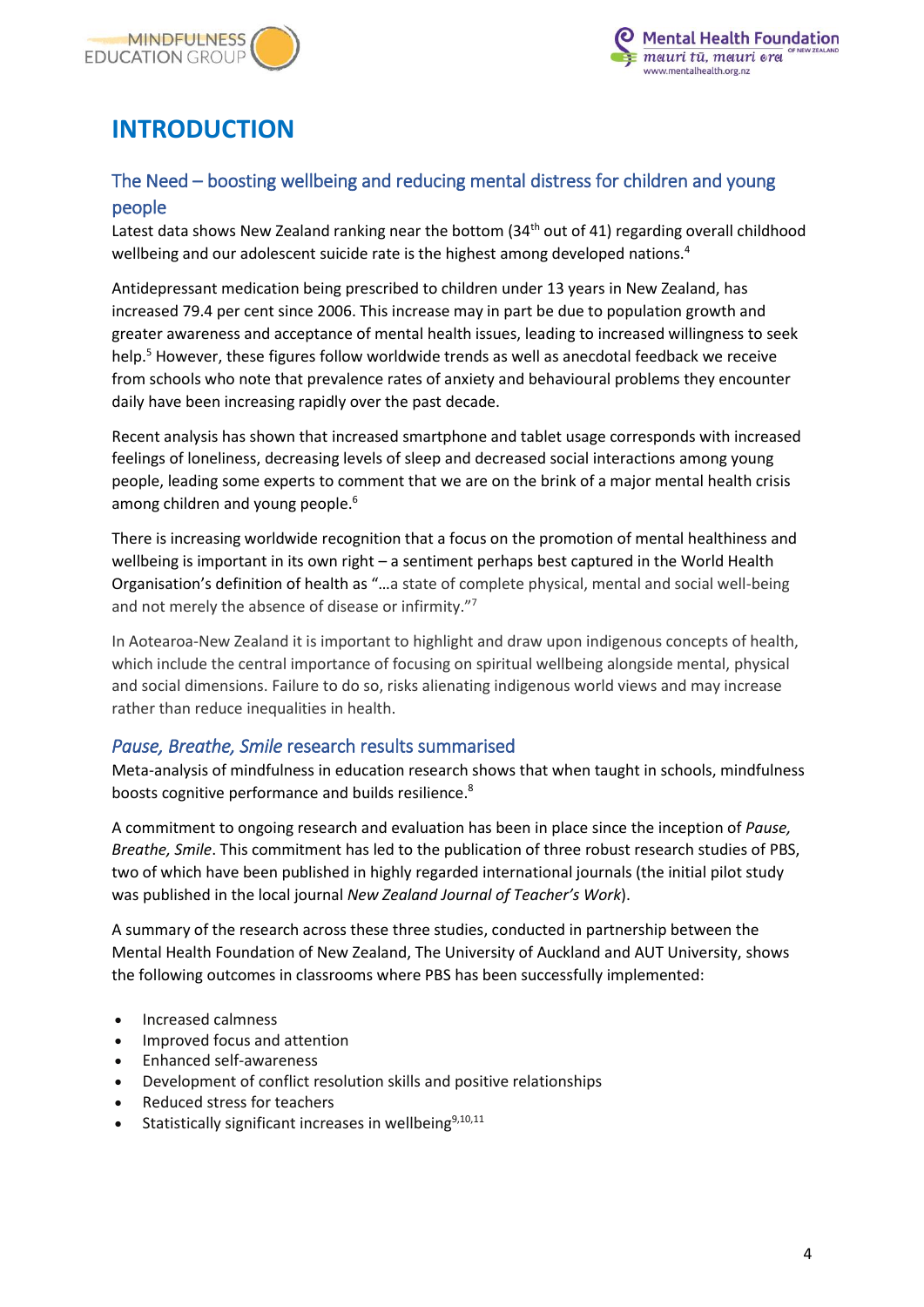

These results indicate reductions in multiple forms of psychological distress. For instance, increased calmness correlates with reduced anxiety, and increased focus and attention correlates with decreased rumination about negative events. In the largest study of the psychosocial causes of depression conducted to date, rumination about negative events was identified as the strongest cause of depression.<sup>12</sup>

#### <span id="page-4-0"></span>Evidence shows *Pause, Breathe, Smile* boosts wellbeing

To date most of research investigating the effects of mindfulness, have focused on the potential for reducing multiple forms of psychological distress.<sup>13</sup> The studies of PBS are among the few that have focused on investigating boosts to positive states of wellbeing to show that mindfulness has the potential to go beyond mitigating mental distress, thus helping our children to thrive and not just survive.

Evidence shows significant links between high levels of wellbeing and reductions in mortality<sup>14</sup> as well as decreases in a wide range of morbidity factors.<sup>15</sup> Although wellbeing is a relatively broad concept, with regard to psychological health it is generally agreed that wellbeing involves two dimensions described in a straight forward manner as 1) feeling good and 2) functioning well.<sup>16</sup>

More specifically, feeling good denotes a state of emotional health and happiness, and functioning well is used to describe the integration of attributes important to psychological health including:

- Autonomy
- Personal growth
- Self-acceptance
- Purpose in life
- Environmental mastery
- Positive relations with others

Summarising this, Huppert and So have described a state of optimal wellbeing, or flourishing, as "the experience of life going well ... a combination of feeling good and functioning effectively"<sup>17</sup>

Two studies of *Pause, Breathe, Smile* have shown statistically significant increases in wellbeing – related to statistically significant increases in mindfulness – following participation in the programme, with the most recently published study finding evidence of sustainability of these results 12 weeks after completion of the programme.<sup>18</sup>

Hence *Pause, Breathe, Smile* not only addresses many of the key problems faced by our children and young people today, it also provides a coherent pathway to skill development that will support children to flourish now and in the future.

#### <span id="page-4-1"></span>Responsiveness to Māori

*"We've seen (PBS) positively impact children in our junior, middle and senior schools, and in all of our classes, whether they're taught in English, Māori or a mixture of both"*

> - *Rubina Wheeler, Principal, Nawton School Hamilton*

Each lesson of *Pause, Breathe, Smile* is designed to support health and wellbeing within the four domains represented by Te Whare Tapa Whā. In doing so, PBS utilises a model of wellbeing that is both universally relatable and culturally appropriate for indigenous New Zealanders.

ental Health Foundation

mauri tū, mauri ora w.mentalhealth.org.nz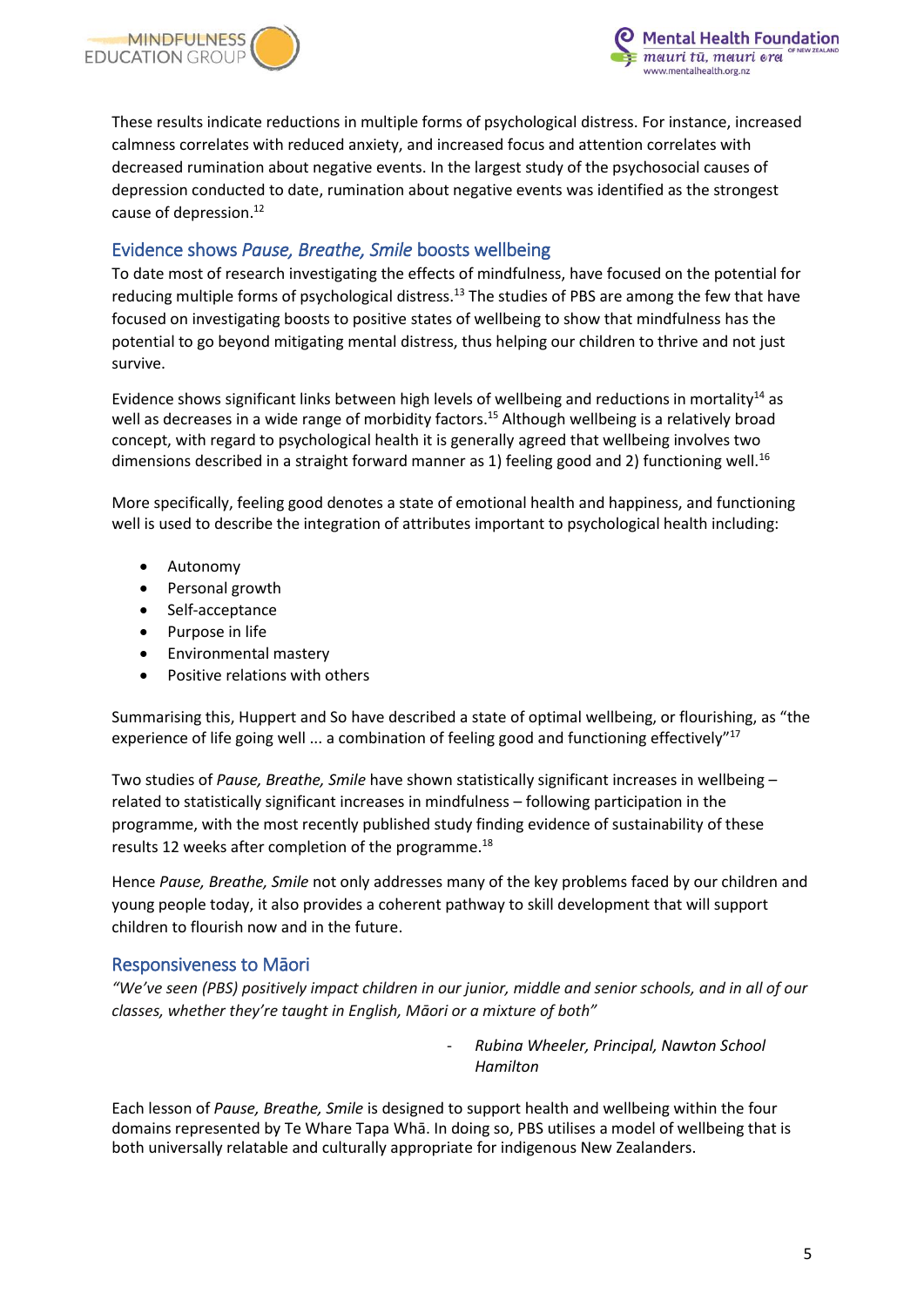



Te Whare Tapa Whā translates as 'The House with Four Walls.' It is an eloquent model of hauora (holistic health) from a Māori perspective, which is well-integrated in New Zealand healthcare and education settings.



#### **Figure 1.** Te Whare Tapa Whā (Durie, 1985).

While the four dimensions represented by Te Whare Tapa Whā cannot be separated, a skilful approach to the healthy development of mindfulness includes a primary focus on one dimension at a time, resulting in an integrated sense of wellbeing over time. As such, the primary focus of the first three lessons of PBS is a focus on establishing awareness of, and a healthy relationship to, the body.

With the foundation of awareness in and of the body developing, the focus of lesson four is the development of core emotion regulation skills, and the focus of lesson five is to understand basic neuroscience and learn the practical skill of discerning, and therefore choosing, between healthy and unhealthy patterns of thinking. Thus, lessons 1-5 relate strongly to *te taha tinana* and *te taha hinengaro.*

Lesson six uses mindfulness to develop kindness and fosters the understanding that our sense of wellbeing is affected by the quality of our relationships with our family, friends and school mates. With this focus the opportunity to understand and develop wellbeing related to *te taha whānau* is strengthened.

Lesson seven focuses on expanding the awareness of relationships to include an understanding that we are connected to the wider life of the planet in which our individual and social lives take place. By exploring the connections between nature, persons and ancestors an inclusive and secular approach to *te taha wairua* is encouraged.

In addition to the focus on Te Whare Tapa Whā, all PBS resources are available in te reo Māori and two additional streams of work are currently being led by the Māori Development Manager at the MHF:

1. Māori Concepts of Mindfulness – A View from the Literature This project is currently underway, and is being led by a University of Waikato researcher who is also a Kura Kaupapa Kaiako (i.e. teacher in a Māori-medium school).

#### 2. Māori Engagement

As part of the literature review process, which is intended to contribute to the further development of *Pause, Breathe, Smile*, the MHF intends to continue engaging with Māori communities and Key Stakeholders, to educate and promote the benefits of PBS and the Kaupapa Māori Research of mindfulness throughout Māori education and health networks.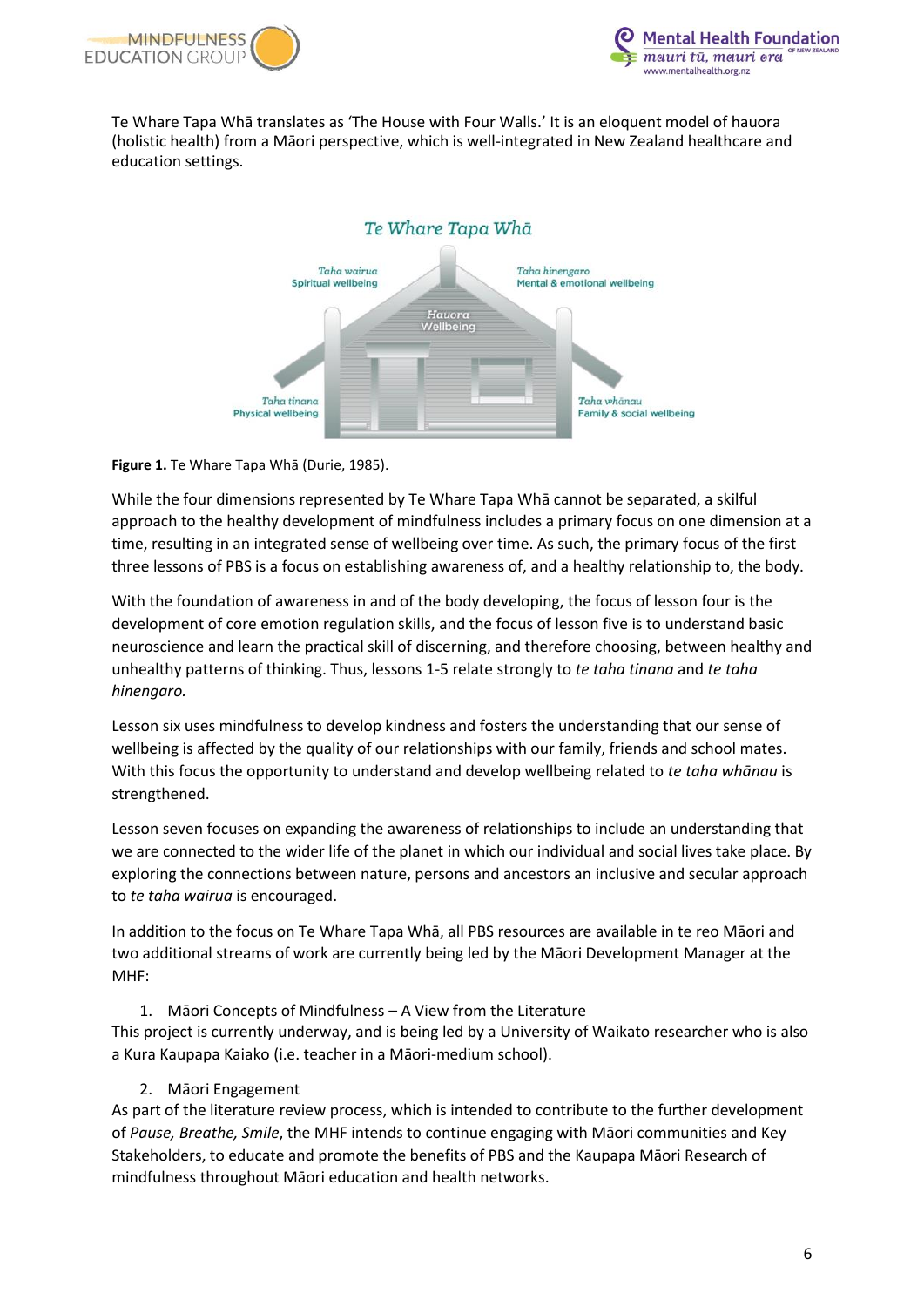



### <span id="page-6-0"></span>Summary of *Pause, Breathe, Smile* lessons

The eight lessons of PBS have been designed to follow a clear trajectory for developing mindfulness over time as outlined in Figure 2.



**Figure 2.** A coherent pathway of skills development that will support children to flourish now and in the future. Fostering awareness in the body establishes the foundation for effective attention regulation and emotion regulation skills. This in turn lays the foundation for understanding how to settle scattered thoughts and discern the difference between helpful and unhelpful thinking. In the final three lessons, the focus shifts from self-development to interpersonal development and understanding how all things are interconnected. Research shows that both wellbeing and mindfulness significantly increases as a result of these eight PBS lessons.

#### <span id="page-6-1"></span>Ensuring a quality approach to professional development

With the increasing popularity of mindfulness-based interventions it is important to ensure that quality, evidence-based approaches are supported. Currently there is no regulatory body charged with quality control of mindfulness-based interventions. This has led to a proliferation of mindfulness related offerings, and without some assurance of quality there is a risk that the benefits mindfulness can offer to health and education and wider society are undermined. Many people currently offering mindfulness-based courses could best be described as passionate champions of mindfulness who are well-intentioned but maybe under-qualified as mindfulness trainers.

The Mindfulness Education Group are leaders in mindfulness programme design, research and professional development in New Zealand – with extensive practical experience and expertise in the field. The Mindfulness Education Group has focused primarily on mainstream education contexts and has a solid track record of training school teachers, education psychologists, counsellors and other education and health professionals to implement the *Pause, Breathe, Smile programme* in their work with children and young people.

#### <span id="page-6-2"></span>Three-part Professional Development Pathway

*Pause, Breathe, Smile* educator training is currently delivered to Primary and Intermediate school teachers, and RTLBs, as the main body of professionals delivering this school-based programme along with a lesser number of ECE teachers, school guidance counsellors, social workers, health promoters, psychologists and counsellors working with service providers (e.g. DHBs and community mental health providers).

The Mindfulness Education Group has developed a consistent and highly-regarded professional development pathway for educators which consists of eLearning elements and a one-day workshop, supported by online and print resources.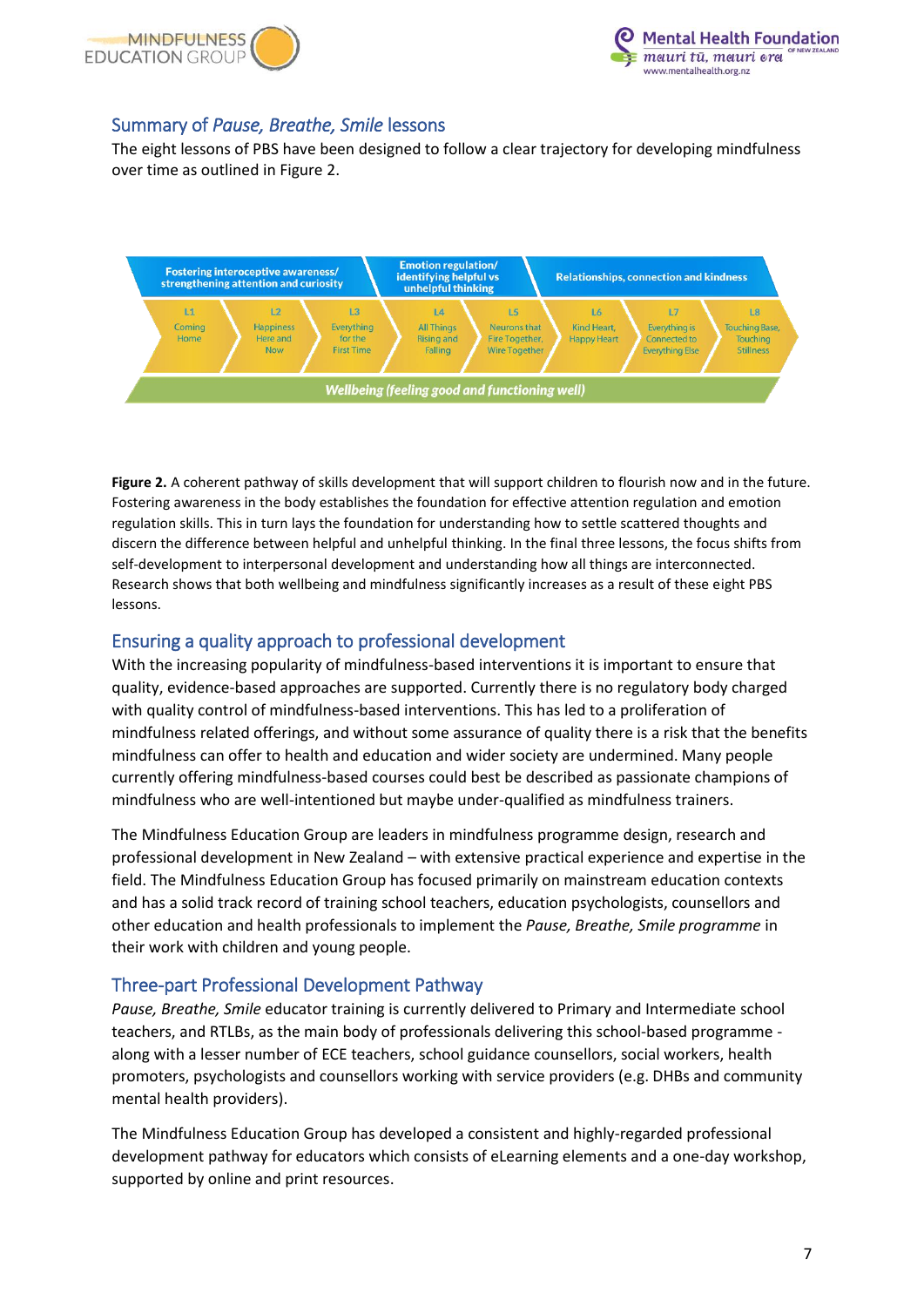



Details of the professional development pathway at the time of writing this report are as follows:

- 1. **Breathe: Online Mindfulness Course** this course supports education and health professionals to develop their own mindfulness practice for personal wellbeing and professional application
- 2. **PBS Educator workshop** outlines the science behind PBS, introduces education and health professionals to the PBS Educator handbook, which contains each lesson of PBS and equips them with the skills to lead the core practices of the PBS programme
- 3. **PBS tutorial videos and guided audio practices** online resources to support lesson preparation and the delivery of PBS within the classroom

Educators are also provided with a suite of guided mindfulness practices for their personal use, in addition to a range of resources available through MEG's Online Portal.

#### <span id="page-7-0"></span>The reach of *Pause, Breathe, Smile* in the Waikato

The generosity of Trust Waikato has had both direct and indirect benefits for Waikato schools. Direct benefits include teachers receiving either part or full scholarships as a result of Trust Waikato funding to complete the PBS Educator Training. The allocation of these scholarships allowed the *Pause, Breathe, Smile* programme to gain a foothold in the Waikato region. As a result, neighbouring schools learned of the benefits participation in the programme can provide, which resulted in the further spread of the programme.

At the time of writing, 112 Waikato-based educators had been trained to deliver PBS in schools. These educators included 83 school teachers – including a small number of principals and deputy principals – from 33 schools. This total number also includes 23 RTLB (Resource Teachers of Learning and Behaviour) each of whom work across multiple schools, with the remainder being comprised of counsellors, a whānau support worker, and a primary school lecturer from Te Wānanga o Aotearoa.

Although it is hard to estimate how many learners have been exposed to the *Pause, Breathe, Smile* programme, a very conservative estimate using a formula of one educator reaching 30 learners, gives a figure of 3,360 per year in the Waikato region. However, as noted above, RTLB in particular work across multiple schools and many of the trained teachers have been delivering PBS in multiple classrooms, and in many cases, over the course of two or more years. Thus, the number of children and young people who have participated in PBS is likely to be much higher and this figure will increase over time as these educators continue to deliver the programme with new groups of learners each year.

| Te Totara Primary School     | Tirau School                       |
|------------------------------|------------------------------------|
| Knighton Normal School       | Lichfield School                   |
| Leamington Primary School    | <b>Putaruru Primary</b>            |
| Ohinewai School              | Cargill Open Plan School           |
| Whangamata Area School       | Tokoroa Intermediate               |
| Te Wānanga o Aotearoa        | Putaruru College                   |
| Waitetuna School             | Cargill Open Plan School           |
| Hamilton West Primary School | <b>Bishop Edward Gaines School</b> |
| Fraser High School           | <b>Strathmore School</b>           |
| Te Kowhai School             | David Henry School                 |

#### <span id="page-7-1"></span>Recipients of Trust Waikato scholarships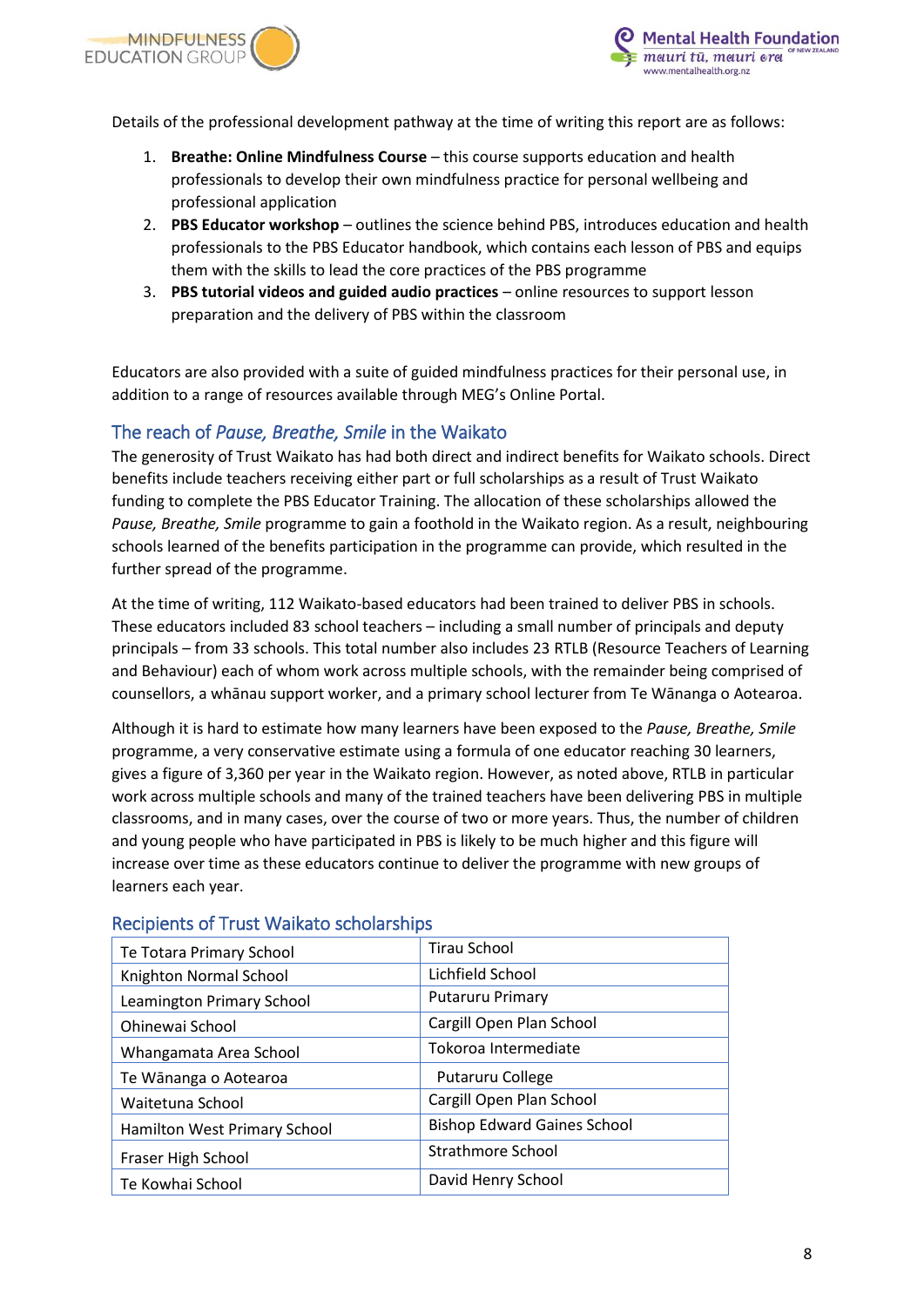



| Maeroa Intermediate                                                             | Amisfield School                      |
|---------------------------------------------------------------------------------|---------------------------------------|
| Raglan Area School                                                              | Tōku Māpihi Maurea Kura Kaupapa Māori |
| Hamilton East Primary School                                                    | Nawton School                         |
| Crawshaw School                                                                 | Hamilton Junior High School           |
| Korakonui School                                                                | <b>Tainui Full Primary</b>            |
| Plus RTLB (Resource Teachers of Learning and Behaviour) working across multiple |                                       |
| schools                                                                         |                                       |

# <span id="page-8-0"></span>**EVALUATION OF** *PAUSE, BREATHE, SMILE* **IN THE WAIKATO**

Due to the relative complexity of the three methodologies used to gather data to asses against three different but overlapping outcomes, not all data was gathered from the same sources. In other words, some educators returned completed observation journals and completed the *Breathe* online mindfulness course, whereas others completed only the post-programme survey pertaining to the intended programme outcomes. Others completed the *Breathe* online mindfulness course but have not returned observation journals or the post-programme survey etc. These challenges aside, enough data has been gathered against each outcome to help form an overall picture and draw conclusions. Exact numbers of participant feedback have been provided for each section related to each of the three outcomes being measured.

## <span id="page-8-1"></span>OUTCOME ONE: The wellbeing benefits for children and young people

#### <span id="page-8-2"></span>Method

Effectiveness of PBS in the classroom was measured using a teacher observation journal containing five prompts:

- 1. The children's engagement with the mindfulness activities presented
- 2. Your own personal engagement with the mindfulness activities presented
- 3. The children's social interactions
- 4. Classroom behaviour including attention/focus, participation and engagement in class
- 5. Anything else that you wish to comment on

The observation journal was completed by the trained PBS Educator, who was not always the classroom teacher. Journal entries were completed fortnightly throughout delivery of the eightweek PBS programme. This method provides rich qualitative data from which common themes can emerge. This observation journal replicates the qualitative methodology employed by Rix and Bernay during the initial PBS pilot programme in 2014.<sup>19</sup>

31 educators (*n=31*) provided completed observation journals.

Comments were also made in a short post-programme evaluation form intended primarily to capture data about whether or not the outcomes of *Pause, Breathe, Smile* were achieved. Data pertaining specifically to the achievement of the intended programme outcomes is given later in this report. However, the many written comments made on this additional feedback form provided further support for the themes identified within the observation journals and as such have been included in the thematic analysis here.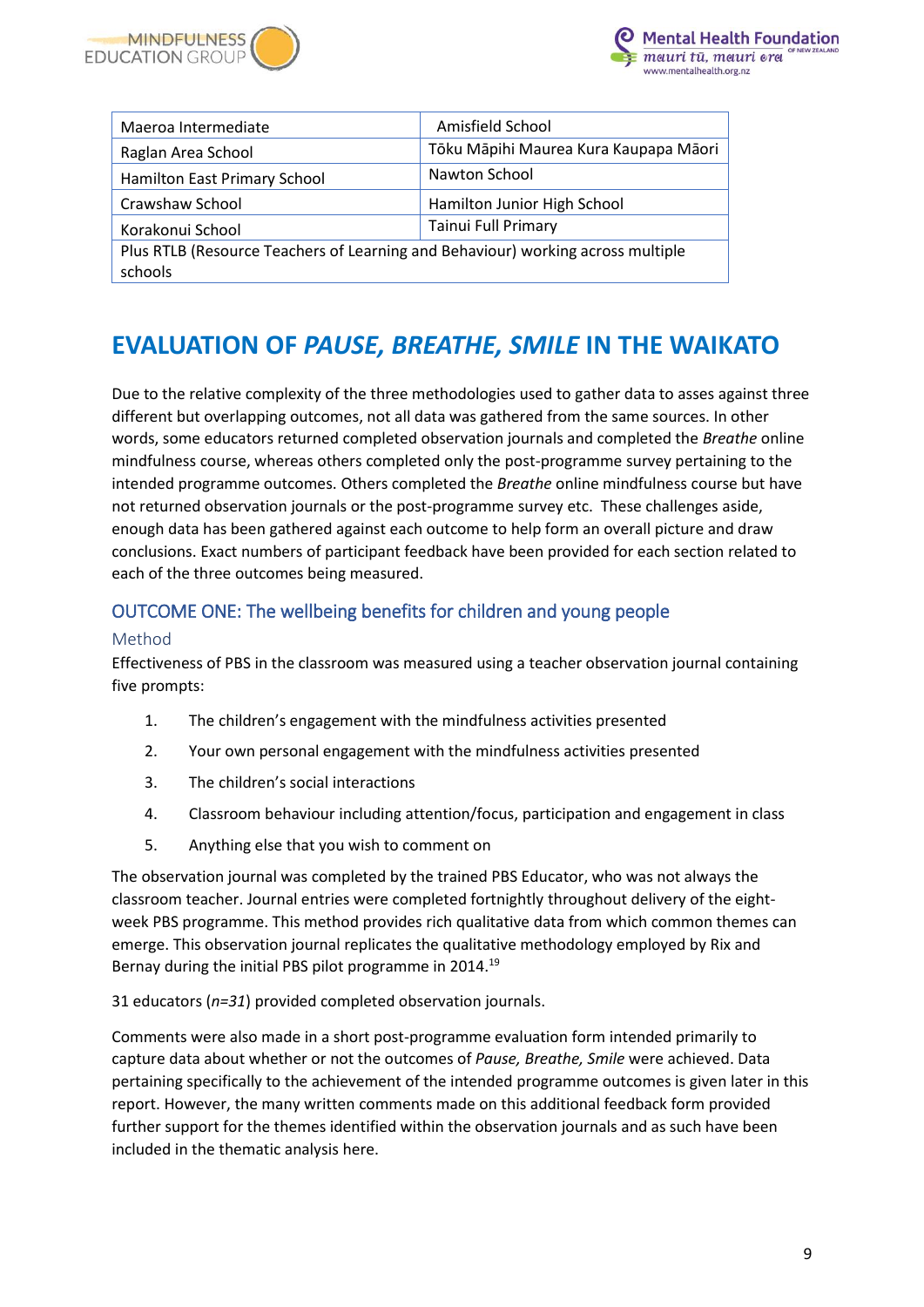



#### <span id="page-9-0"></span>Data Analysis

Based on previous research<sup>20</sup>, a thematic analysis was completed to identify the most common themes to report. Following procedures stipulated by Braun and Clarke 2006, initial patterns were noted followed by a second review to identify broader themes.<sup>21</sup> The identified themes were then cross-checked and chosen following a discussion among the authors of this report.

#### <span id="page-9-1"></span>Themes identified pre-programme implementation

Some respondents provided an insight of the classroom climate as it existed prior to programme implementation. This was useful as it provided a working baseline to compare against when identifying post-programme implementation themes. Baseline comments about class climate prior to implementation of *Pause, Breathe, Smile* included:

- Lack of engagement with learning
- Low self-regulation
- Challenges with focus and concentration
- A lack of patience with others
- A lack of problem-solving skills
- A tendency to blame others for one's situation
- Aggressive behaviour
- Anger management problems
- Feelings of awkwardness
- **Anxiety**

This feedback suggests three broad pre-programme themes:

- **Poor executive functioning** e.g. a lack of engagement with learning, inability to properly focus and concentrate, and a lack of problem-solving skills
- **Behavioural problems** e.g. tendencies to blame others, aggression, anger management problems, lack of patience with others
- **Limited emotion regulation** e.g. low self-regulation, aggression, anger, feelings of awkwardness and anxiety.

Two points to note in relation to these themes. First, a lot is made of the ability to regulate emotions and cultivating this ability is a clear purpose of the *Pause, Breathe, Smile* programme. However, we must remember that feelings of anxiety and awkwardness (for example) are common to all of us in certain situations. We must therefore be careful when speaking about anxiety and avoid suggesting that there is a path to ridding ourselves of the inevitable discomforts that are a hallmark of the normal ups and downs of life.

Instead, the work of effectively regulating emotions begins with being able to identify and then accept the feeling that is present. From this foundation of identification and acceptance we can learn to employ strategies to help calm the discomfort we may be feeling. This approach applies equally to all emotions that can occasionally feel overwhelming. Hence, with mindfulness a key skill is to learn to respond with awareness rather than react impulsively to various life events.

Second, although these themes were the most common, they were not universal. Some teachers identified that their learners were generally respectful with each other and excited by the prospect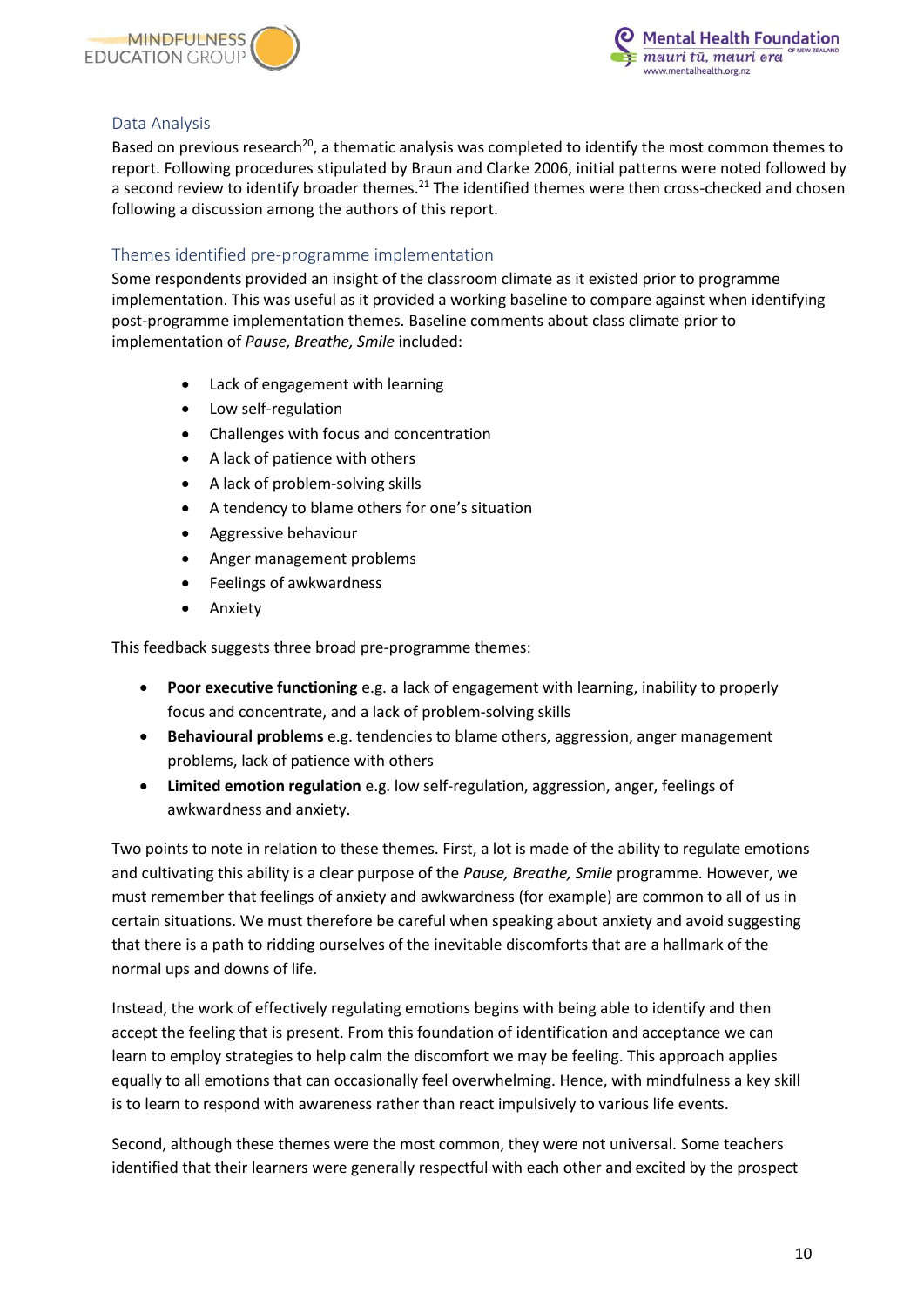



of learning mindfulness prior to the implementation of *Pause, Breathe, Smile*. It is important to note this to help offer a relatively complete picture of classrooms involved in this evaluation.

#### <span id="page-10-0"></span>Results

Four dominant themes emerged for learners following implementation of *Pause, Breathe, Smile*:

- **I.** Increased calm
- **II.** Enhanced emotion regulation and emotional literacy
- **III.** Improvements in focus and attention and the benefits for learning
- **IV.** Valuing of mindfulness activities

An important sub-theme (i.e. not as dominant across most of the feedback, but which appeared regularly enough to warrant comment) included improvements in pro-social behaviour, including kindness, empathy and respect.

Each of these themes are expanded upon individually below.

### **I. Increased calm**

Increased calm in the classroom is emerging as a hallmark of the *Pause, Breathe, Smile* programme. This makes imminent sense since the practice of mindfulness has known benefits for decreasing anxiety and increasing feelings of calmness. As with other evaluations, calm was identified as an overarching theme and a supporting factor for many of the other improvements observed. As such, it is difficult to speak about the calming benefits of *Pause, Breathe, Smile* without also drawing links to improvements in other areas as the following selection of quotes makes clear. Along with the links to reduced anxiety, these quotes highlight the links between calm, focus and attention, and readiness for learning.

| <b>PBS</b> results in<br>calmer<br>classrooms;<br>readiness for<br>learning | "I feel that our students are calmer, particularly when faced with challenges<br>(academic, social or emotional)."                                                                     |
|-----------------------------------------------------------------------------|----------------------------------------------------------------------------------------------------------------------------------------------------------------------------------------|
|                                                                             | "Students have reported how mindful breathing has helped them calm down<br>and they are not anxious as much. Teachers are role-modelling to students<br>showing that all can benefit." |
|                                                                             | "Kids noted that they felt more relaxed, chilled after doing mindfulness - they<br>settled to work more quickly and with more focus."                                                  |
|                                                                             | "The teachers have commented that the class is more settled and ready for                                                                                                              |

*"The teachers have commented that the class is more settled and ready for learning after undertaking PBS. They continue to practice mindfulness daily."*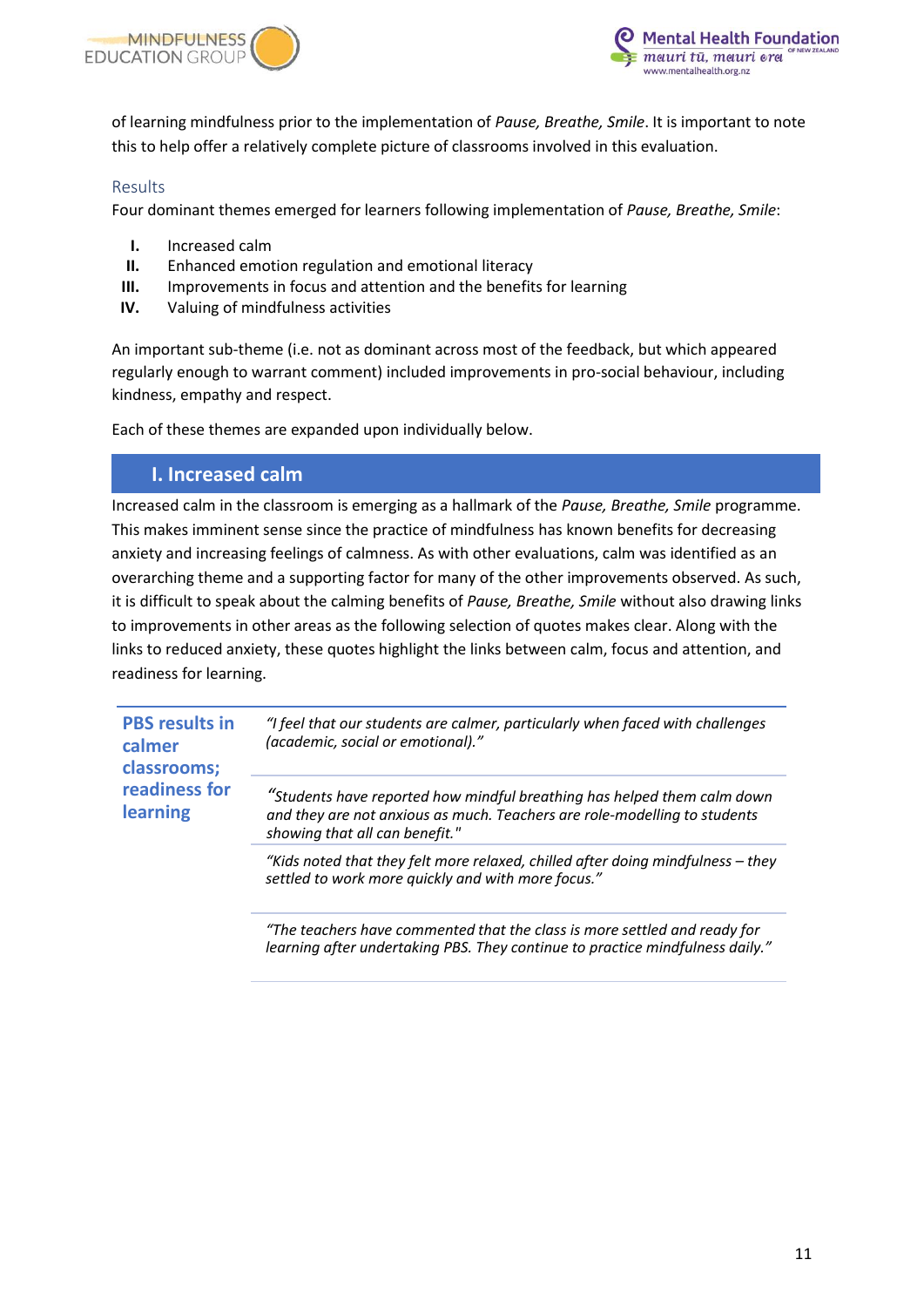



# **II. Enhanced emotion regulation and emotional literacy**

The following selection of quotes indicate increases in emotional literacy (defined here as the ability to recognise and name one's own emotions as well as recognising those emotions in others) and emotion regulation (i.e. the ability to self-manage one's emotional responses).

| <b>PBS strategies</b><br>help manage<br>agression and<br>stress;<br>develop self-<br>awareness | "Learners said they could use the PBS programme to be calmer at break times<br>and not get angry or lash out as much when interactions went awry. They<br>took a breath, smiled and walked away."                                                     |
|------------------------------------------------------------------------------------------------|-------------------------------------------------------------------------------------------------------------------------------------------------------------------------------------------------------------------------------------------------------|
|                                                                                                | "(The children are) beginning to notice their own role in negative situations.<br>Students are beginning to use this as a strategy when they start getting<br>annoyed or angry."                                                                      |
|                                                                                                | "What I noticed and was pleased with/proud of was the individual and<br>personal choices some kids made. Talking to me 1:1 about what they had<br>started to do at home and how it helped them get to sleep or calm down after<br>a stressful event." |
| <b>PBS</b> emotion-<br>regulation<br><b>skills</b>                                             | "The programme changed my classroom environment and I was able to teach<br>instead of spending all day managing behaviour."                                                                                                                           |
| contribute to<br>positive<br>classroom                                                         | Overall my students were more settled. They learnt techniques/strategies that<br>they could (use to) self-regulate in the classroom, playground and at home.                                                                                          |
| behaviour<br>change                                                                            | "The class shared their positive experience at school assembly and were able<br>to talk about how mindful breathing has helped them in the playground and<br>how the language 'drop anchor' has been beneficial for their class."                     |
| <b>PBS</b><br>learners can<br>identify and<br>manage<br>emotions                               | "We saw a lot of engagement in this concept from our students. The<br>understanding that you can manage your emotions through PBS seemed to<br>make a positive impression on them."                                                                   |
|                                                                                                | "The children are continuing to be more aware of their own emotions and<br>feelings and recognising them early on and being able to diffuse/lessen the<br>emotions from taking over."                                                                 |
|                                                                                                | "Students are more aware of the fact that they are in fact in charge of their<br>emotions. They are more confident in dropping anchor"                                                                                                                |
|                                                                                                | "It has been helpful in noticing the triggers that may set a student off and they<br>are able to remove themselves and find a quiet space to sit and breathe."                                                                                        |
|                                                                                                | "The children's emotion/feeling vocab has been extended and one teacher<br>witnessed two female students walking away saying they need a breath<br>because they were feeling overwhelmed."                                                            |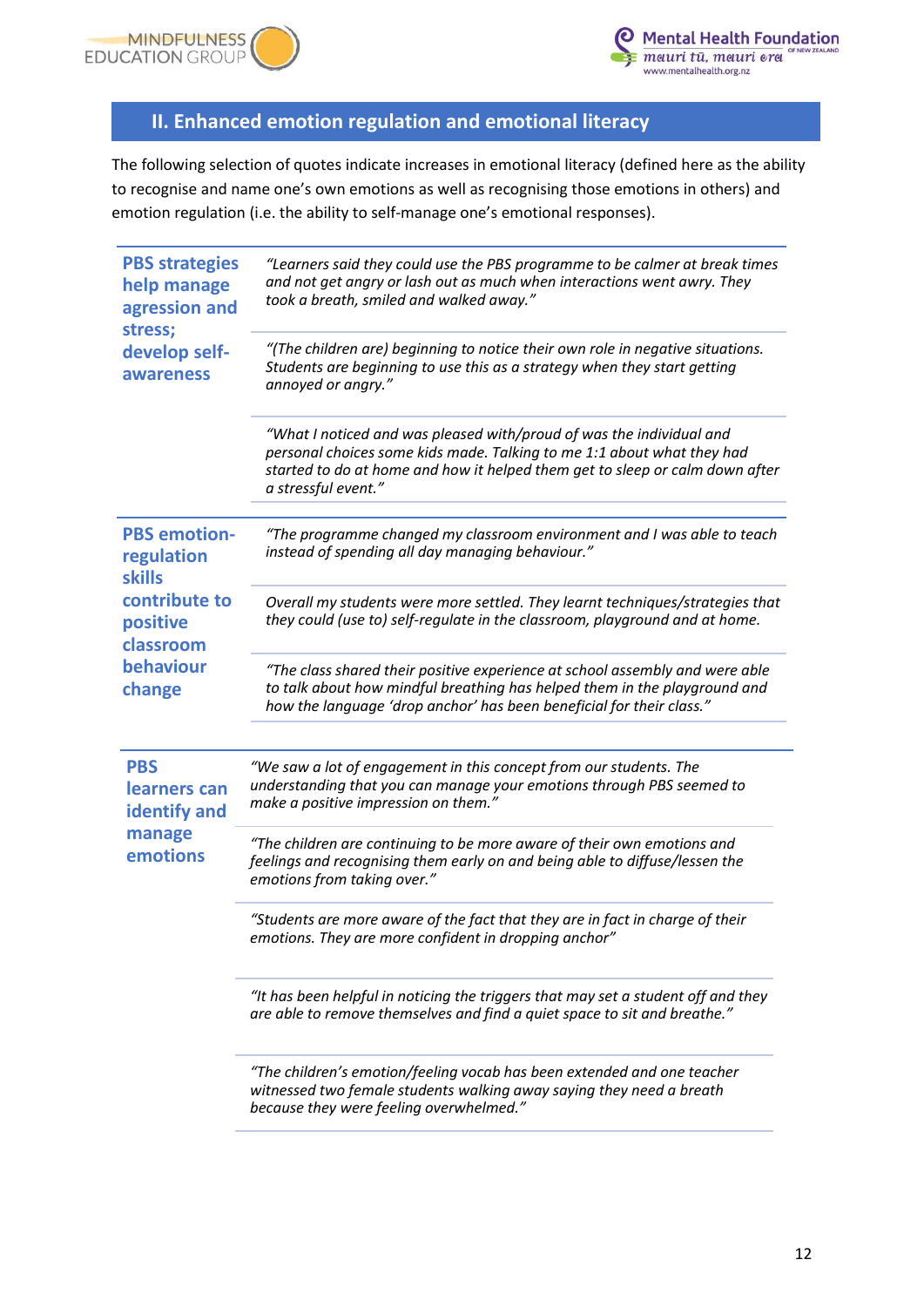



## **III. Improvements in focus and attention and the benefits for learning**

Many examples of improved focus and attention contributing to learning benefits were observed. The following selection of quotes again highlights the connection between calm, self-regulation and attention.

| <b>PBS learners</b><br>regulate<br>attention;<br>improve<br>learning<br>outcomes | "The hour or so after PBS practice is Golden Learning time! We usually call the<br>roll, sing our morning song and say our karakia and then practice mindfulness.<br>The children are loving the routine. I noticed the same ones who are not<br>connecting wholeheartedly to the practice, are the ones not connecting to<br>their learning in other times." |
|----------------------------------------------------------------------------------|---------------------------------------------------------------------------------------------------------------------------------------------------------------------------------------------------------------------------------------------------------------------------------------------------------------------------------------------------------------|
|                                                                                  | "Pause, Breathe, Smile made a huge impact on my students overall learning"                                                                                                                                                                                                                                                                                    |
|                                                                                  | "We noticed that the times when we missed our mindful breathing exercise<br>the class took a little longer to settle and focus."                                                                                                                                                                                                                              |
|                                                                                  | "Those children that participated in the PBS programme increased in focus,<br>participation and engagement."                                                                                                                                                                                                                                                  |
|                                                                                  | "The teachers from the year 5/6 class both think the days they miss doing the<br>mindfulness practices are a little more chaotic and both find the groups are a<br>lot more relaxed to teach after they've come out of their PBS class."                                                                                                                      |
|                                                                                  | "When the teachers engage in regular practice with the students, they report<br>seeing the benefits on student's learning through increased focus and<br>engagement in lessons."                                                                                                                                                                              |
|                                                                                  | "Much better than at the beginning More engaged. Fewer with the "school<br>is boring" attitude."                                                                                                                                                                                                                                                              |

The development of selective attention skills – where a person can effectively filter out distracting stimuli in order to focus solely on the task at hand – was also observed: *"They are learning to not be distracted by what is going on outside the classroom. They are noticing but allow the distractions to go and fade away."* 

In one instance, these gains in focus and attention were also observed in students with high learning needs: *"Our autistic children are participating in the activities willingly and happily, with even the most extreme cases having a go for 3-4 minutes which is an enormous achievement."*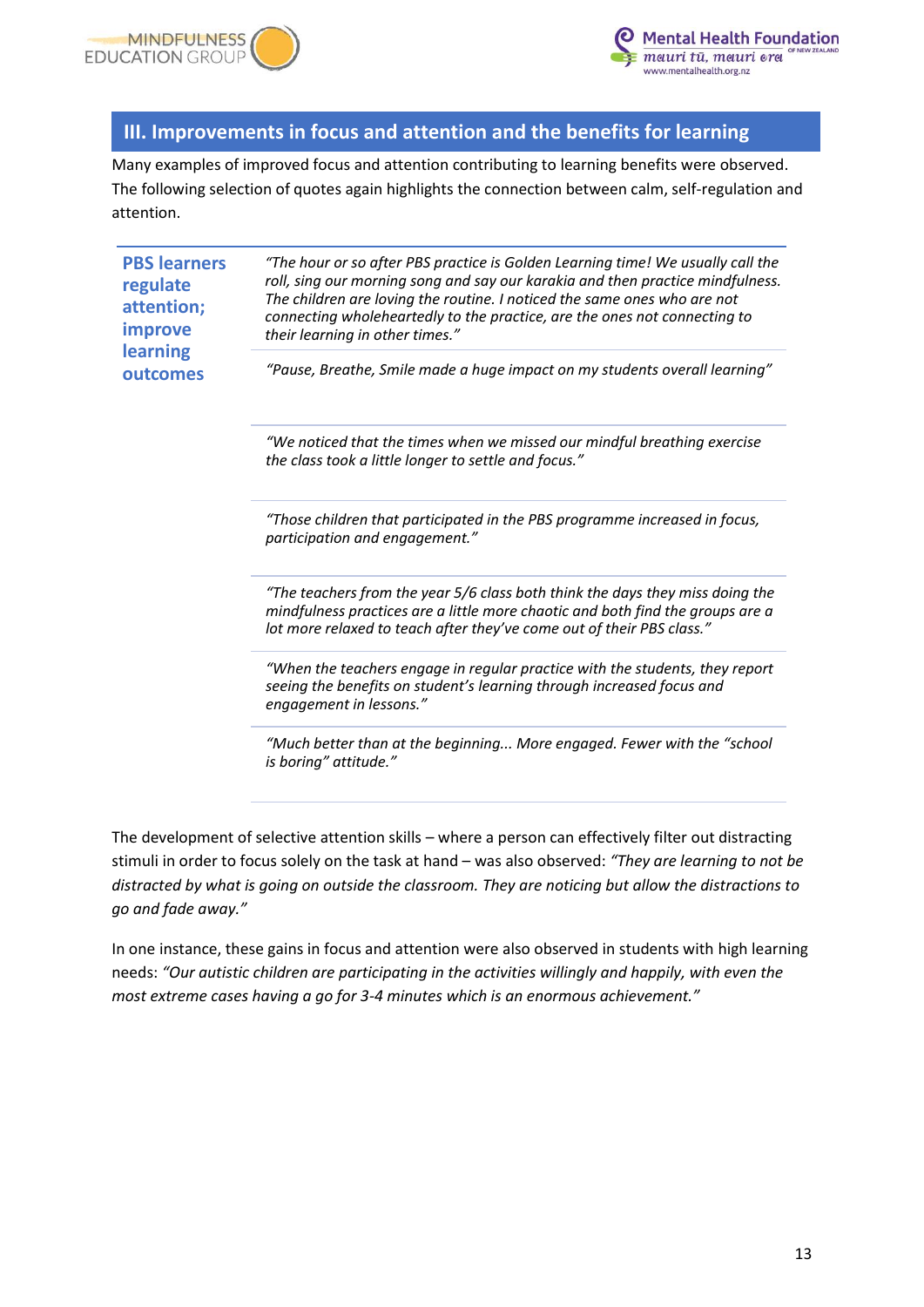



# **IV. Valuing of mindfulness activities**

Numerous examples were provided highlighting how young learners were practising mindfulness at home and sharing the PBS activities with their whānau. We believe that these observations are evidence, in several cases at least, of children valuing the mindfulness activities they were learning.

| gratitude in and around their daily lives has (also) improved."<br>"Students have been practising mindfulness as much at home as they have<br>been at school, mainly the skills of PBS when in challenging situations."<br>"Some students (use mindfulness outside of school) predominantly to help<br>them go to sleep."<br>"One year five child told her parents to just breathe slowly when you get<br>angry!"<br>"Parents have commented to teachers how students are practising PBS at<br>home. They particularly liked the gratitude practice." | <b>PBS skills are</b><br>valued and<br>used outside<br>the classroom | "Parents have fed back to us that many of our little people have shared these<br>practices at home with their families. I have had some lovely emails and<br>comments about the practices that we have used at school transferring to<br>home." |
|-------------------------------------------------------------------------------------------------------------------------------------------------------------------------------------------------------------------------------------------------------------------------------------------------------------------------------------------------------------------------------------------------------------------------------------------------------------------------------------------------------------------------------------------------------|----------------------------------------------------------------------|-------------------------------------------------------------------------------------------------------------------------------------------------------------------------------------------------------------------------------------------------|
|                                                                                                                                                                                                                                                                                                                                                                                                                                                                                                                                                       |                                                                      | "Children are identifying as having practiced at home, at school and in other<br>situations where they needed some calm and clarity. Their understanding of                                                                                     |
|                                                                                                                                                                                                                                                                                                                                                                                                                                                                                                                                                       |                                                                      |                                                                                                                                                                                                                                                 |
|                                                                                                                                                                                                                                                                                                                                                                                                                                                                                                                                                       |                                                                      |                                                                                                                                                                                                                                                 |
|                                                                                                                                                                                                                                                                                                                                                                                                                                                                                                                                                       |                                                                      |                                                                                                                                                                                                                                                 |
|                                                                                                                                                                                                                                                                                                                                                                                                                                                                                                                                                       |                                                                      |                                                                                                                                                                                                                                                 |
|                                                                                                                                                                                                                                                                                                                                                                                                                                                                                                                                                       |                                                                      | "One of our students who has a temper and attention seeking issues is using<br>his breathing to calm himself down now and is using it at home.                                                                                                  |
| are using it at home also."                                                                                                                                                                                                                                                                                                                                                                                                                                                                                                                           |                                                                      | "We've noticed also that more kids are more focused when prompted, some<br>of those who struggle to stop and be still are now taking mindful breaths and                                                                                        |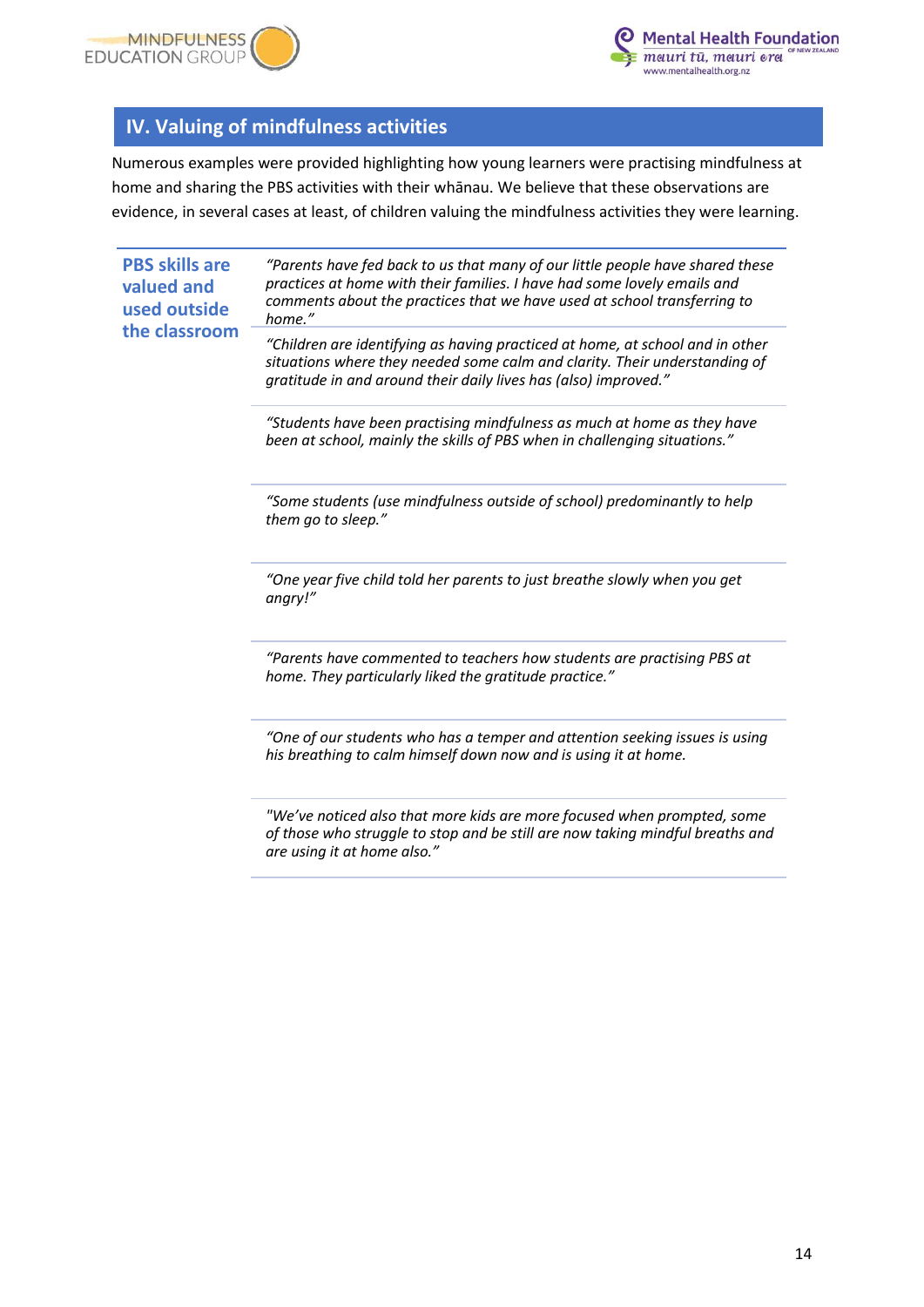



## **Additional findings**

Examples of evidence that kindness, empathy and respect were increasing as students practice mindfulness were not as numerous as previous evaluations. However, they did still feature and are worth highlighting briefly.

| "I have seen some very caring/kind gestures toward our special needs<br>children Social interactions in the classroom amongst a group of rather<br>challenging boys has been calmer and more positive overall." |
|-----------------------------------------------------------------------------------------------------------------------------------------------------------------------------------------------------------------|
| "The students are great at giving others the space to self-regulate and also<br>jumping in to help 'drop anchor' before it's too late."                                                                         |
| "Overall the tamariki learnt how to share and express their feelings to others.<br>Learning that it was alright, and they were in a safe environment to express<br>themselves."                                 |
|                                                                                                                                                                                                                 |

Additional feedback included; the benefits of PBS to teaching practice and teacher's personal wellbeing; limitations of PBS when it is delivered by an external facilitator or is delivered in classrooms where the teacher is not personally invested in mindfulness practice, and; limitations when working with older students.

## <span id="page-14-0"></span>The importance of a well-structured programme, robust professional development pathway and good facilitation

To conclude this section of the report, the following observations were made by the same teacher before and after she introduced the PBS programme to her class. It is a great example of the changes that can be achieved when a well-structured programme is facilitated well:

Pre-programme:

*"At first mention of practising mindfulness there was a buzz of negativity from the senior students. Two children have moved to our school and had already experienced it at their previous school and did not like it at all."*

#### Post-programme:

*"The children have just taken this totally beyond my expectations. When it is mindfulness time, they are ready and focused and fully engaged. Totally ready to try anything with an open mind. Initially I had some concerns with the senior students and the idea that they came into it with negative ideas that it was silly, uncool, what was the point etc. But they have changed these attitudes and it astounds me that not even one child is disengaged."*

It is worth noting that we do not know if the 'mindfulness' experienced negatively by the two children who had moved schools was an experience gained through the PBS programme or not. However, given the extent of the change pre and post-programme we hazard to guess that it was unlikely to be the *Pause, Breathe, Smile* programme that these children had previously experienced. As mindfulness grows in popularity in education, numerous approaches including alternative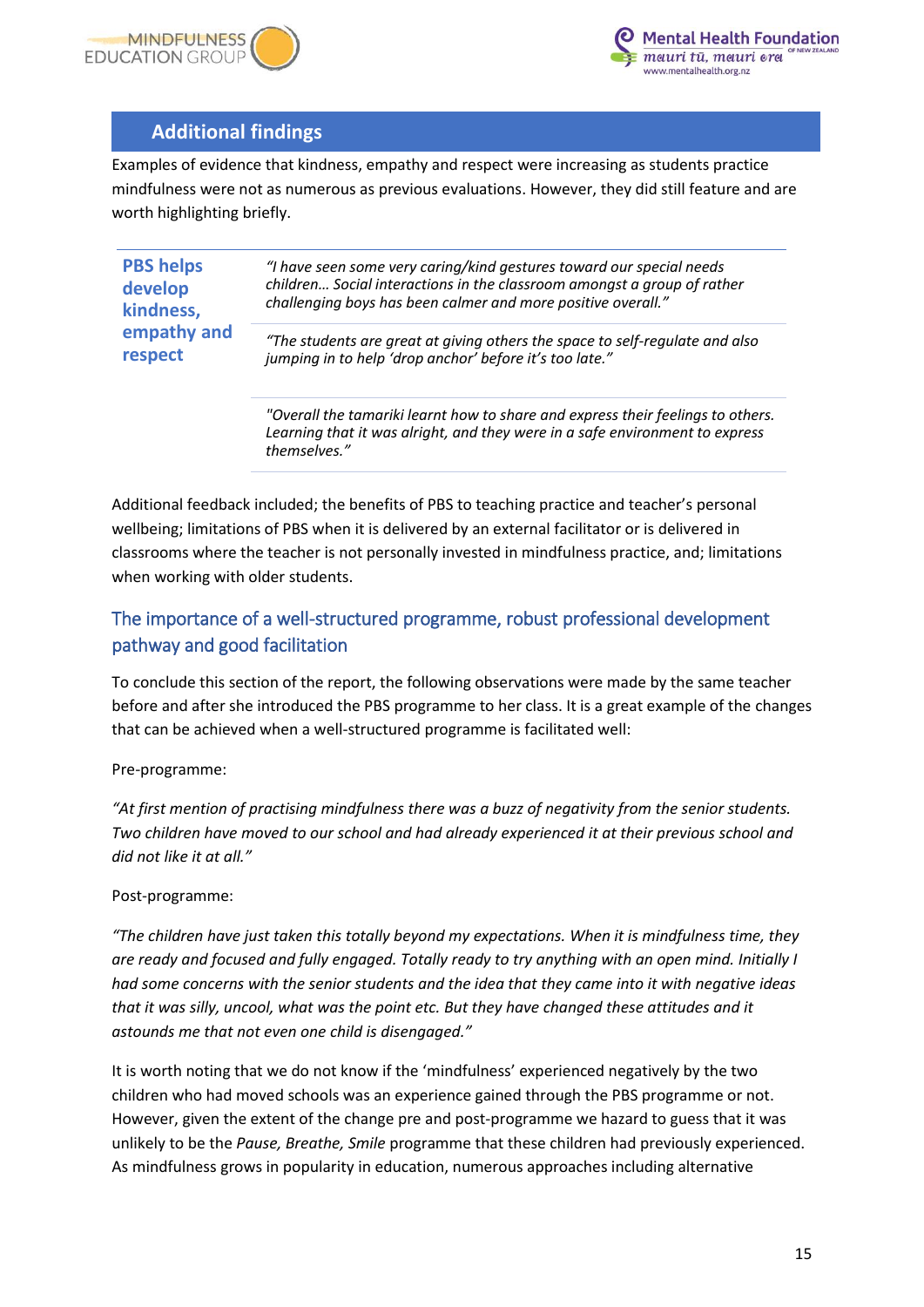



overseas programmes, use of YouTube clips, Applications and the like are mushrooming. The risk is that not all offerings may be suitable and in the case of YouTube clips or Apps, learning may not be properly contextualised by a well-crafted, researched programme.

Robust professional development and the educator's personal mindfulness practice is also a factor that impacts on the success of mindfulness initiatives in the classroom and the importance of this is evidenced in the next section of this report.



**Figure 3:** A sample of young learner's observations from the *Pause, Breathe, Smile* programme

## <span id="page-15-0"></span>OUTCOME TWO: Wellbeing Benefits for educators

The *Pause, Breathe, Smile* professional development pathway and programme implementation is intended to benefit classroom teachers as well as their students. Two methods were used to gather data to determine positive shifts in teacher wellbeing.

#### <span id="page-15-1"></span>Method One

The Warwick Edinburgh Mental Wellbeing Scale (WEMWBS) is a tool for monitoring mental wellbeing in the general population and the evaluation of projects, programmes and policies that aim to improve mental wellbeing.<sup>22</sup>

MEG has integrated the WEMWBS into its website to capture pre- and post- mental wellbeing data from all participants in the Breathe Online Mindfulness Course (part one of the PBS educator training pathway, outlined above). To date we have collected data showing that many teachers who complete the course experience a meaningful increase in wellbeing.

25 educators who received scholarships from Trust Waikato participated in this aspect of the evaluation. Of these participants, 17 had completed the Breathe Online Mindfulness Course with a further seven progressing through the course at the time of writing. One participant is yet to start.

#### <span id="page-15-2"></span>Results

13 out of 17 participants had a meaningful increase in wellbeing. An increase of three or more points between the pre- and post- score is regarded as a 'meaningful' increase in individual wellbeing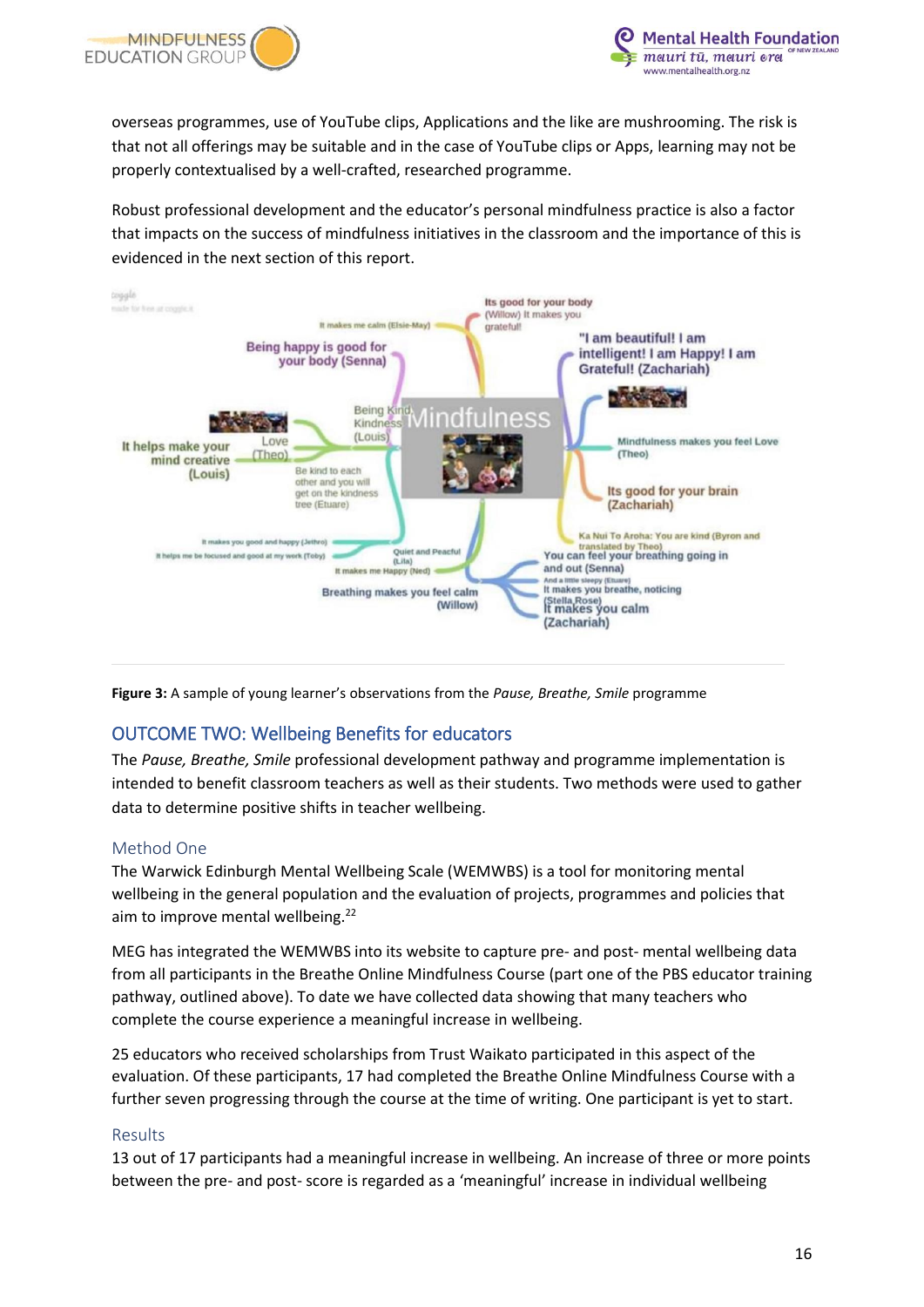



according to the WEMWBS user guide.<sup>23</sup> No change was observed for two participants, while the remaining two participants experienced a slight drop in their overall wellbeing.



**Figure 4.** Individual changes in wellbeing as measured by the WEMWBS. Scores indicate a meaningful increase in overall wellbeing for 13 of 17 participants, representing a 76% increase in wellbeing across the cohort of participants.

#### <span id="page-16-0"></span>Method Two

Themes from the teacher's observation journals (31 completed observation journals were returned as outlined in the previous section) were analysed to evaluate the teacher's experiences, both personally and professionally. One prompt in the observation journal asked about "your own personal engagement with the mindfulness activities presented." Responses to this prompt form the main analysis for this section of the report. In addition, relevant teacher's comments made throughout the journals, across the entire intervention period, were also included in this analysis.

#### <span id="page-16-1"></span>Results

Teacher's comments about their own valuing of the PBS activities indicated numerous positive benefits for teacher wellbeing, which resulted in the emergence of three main themes:

(1) enjoyment resulting from teaching the programme;

- (2) increasing sense of calm;
- (3) benefits to professional teaching practice.

The following quotes highlight these common themes identified:

*"I truly appreciate the opportunity to be part of something that is so important and relevant to our children today."*

*"I really enjoyed implementing the PBS programme. It was fabulous for my own personal practice and teaching practice. I have really enjoyed sharing the PBS programme with our little learners and my collaborative teaching buddies."*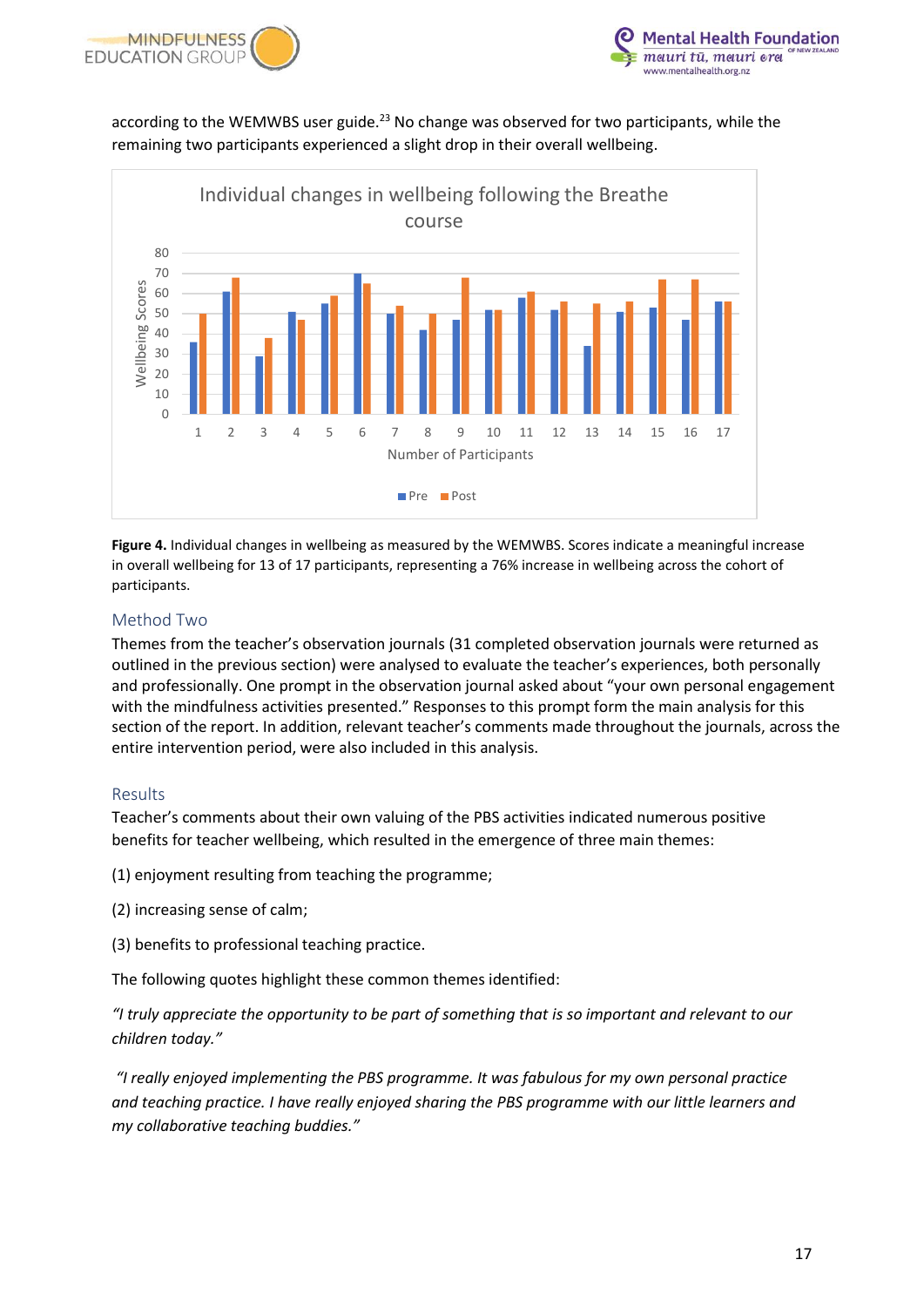



*"I have noticed improvement in my teaching practice by connecting with the children on this level, a peacefulness and being able to refer to techniques we have learnt about to deal with difficult situations."*

<span id="page-17-0"></span>OUTCOME THREE: Degree to which the intended programme outcomes were met The intended programme outcomes include students and teachers;

(1) teachers understanding the links between PBS programme content and the New Zealand Curriculum (NZC)

(2) teachers experiencing the benefits mindfulness practices can contribute to learning;

(3) understanding that mindfulness practises are applicable inside and outside of school;

(4) understanding the relevance of mindfulness for emotion regulation and;

(5) experiencing positive benefits of mindfulness on their sense of wellbeing;

#### <span id="page-17-1"></span>Method

After implementing PBS, educators completed a survey to rate how well they thought the five intended outcomes of PBS had been met. A five-point Likert scale, ranging from (1) "intended outcome not met at all" to (5) "intended outcome very well met" was used.

The top-two box method of scoring combines the top-two boxes of a Likert scale into one score to show the overall percentage of respondents who were in general agreement with the statement asked. Likewise, the bottom-two boxes are combined to show the overall percentage of respondents who were in general disagreement with the statement. Scores on the middle box "intended outcome met sufficiently" made up the middle category, giving a total of three categories: Intended outcome 1) achieved; 2) sufficiently achieved; 3) not achieved.

#### <span id="page-17-2"></span>Results

25 respondents (*n=25*) completed the survey. Using the top-two box method of scoring to summarise the data, figure 5 shows that the intended outcomes were well achieved across the sample of respondents.



**Figure 5.** Extent to which the intended programme outcomes were achieved. Note the yellow and grey bars, indicating the extent to which each outcome was either achieved (yellow) or sufficiently achieved (grey).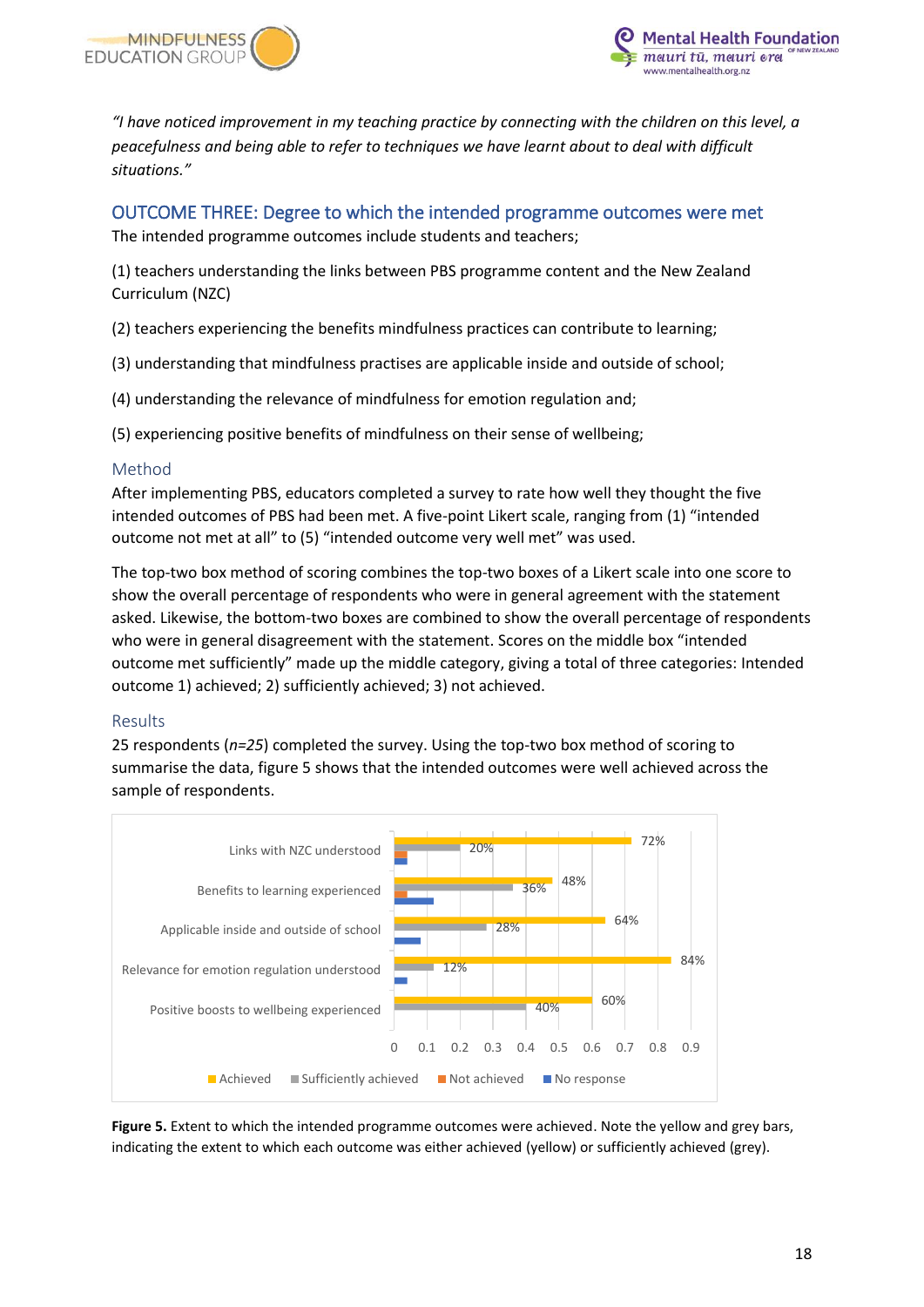



# <span id="page-18-0"></span>**LIMITATIONS, DISCUSSION AND CONCLUSION**

Three main limitations need to be taken into consideration when reviewing this report. First, the authors of the report have a vested interest in the success of *Pause, Breathe, Smile*, and while every effort has been taken to report the results of this evaluation accurately and with integrity, future evaluations would benefit from having independent authors analyse and report results.

Second, the observation journals were mainly filled in by school teachers who were also the trained PBS Educator. Social desirability – where a respondent provides responses that will help present them in the best possible light – cannot therefore be fully discounted. However, we feel based on the multiple comments provided by each educator across the eight weeks of PBS implementation, that social desirability was not a strong factor in this evaluation.

Finally, the data gathered using the WEMWBS to asses the degree of change in wellbeing as a result of participation in the Breathe Online Mindfulness Course was not gathered within a strictly controlled environment. In other words, the nature of the self-paced Breathe course, means that it was impossible to control for other factors (such as environmental, lifestyle or seasonal factors) that may have played a role in increasing, or in two cases, decreasing a participant's wellbeing scores. Future evaluations could consider isolating and controlling for unrelated variables that may confound the data.

Despite the above limitations, the results of this evaluation are supported by similar findings in previous evaluations and published research of *Pause, Breathe, Smile*. For instance, the identified themes of increased calm, enhanced emotion regulation and improved focus and attention correlate well with previous findings. Adding to these already established benefits of *Pause, Breathe, Smile* for children was a clear theme that young learners were valuing the mindfulness activities being taught as evidenced by their transfer from the school environment to the home environment. This theme indicates a degree of intrinsic motivation to use the various PBS strategies learnt in a variety of ways and situations as each child felt appropriate. We are very happy with this finding as an overarching intention of teaching children mindfulness is to empower them with tools that they can use in a wide variety of life's situations.

Using a combination of WEMWBS data and teacher's comments about their own valuing of the PBS activities indicated numerous positive benefits for teacher wellbeing, including enjoyment resulting from teaching the programme, increasing sense of calm and benefits to professional teaching practice. Again, these results align with previously published studies and evaluation reports.

It was pleasing to see that teacher's felt that the overall programme intentions were at least sufficiently achieved, with most respondent's indicating that these were well achieved.

*Pause, Breathe, Smile* now has a strong presence in the Waikato region as evidenced in this report. This presence has been established thanks to the funding and commitment of Trust Waikato. Although too recently trained to gather data for inclusion in this report, the number of schools participating in *Pause, Breathe, Smile* continues to grow throughout the Waikato region with recent training events being held in southern and south-western parts of the Waikato. Many of these schools could only participate thanks to Trust Waikato funding.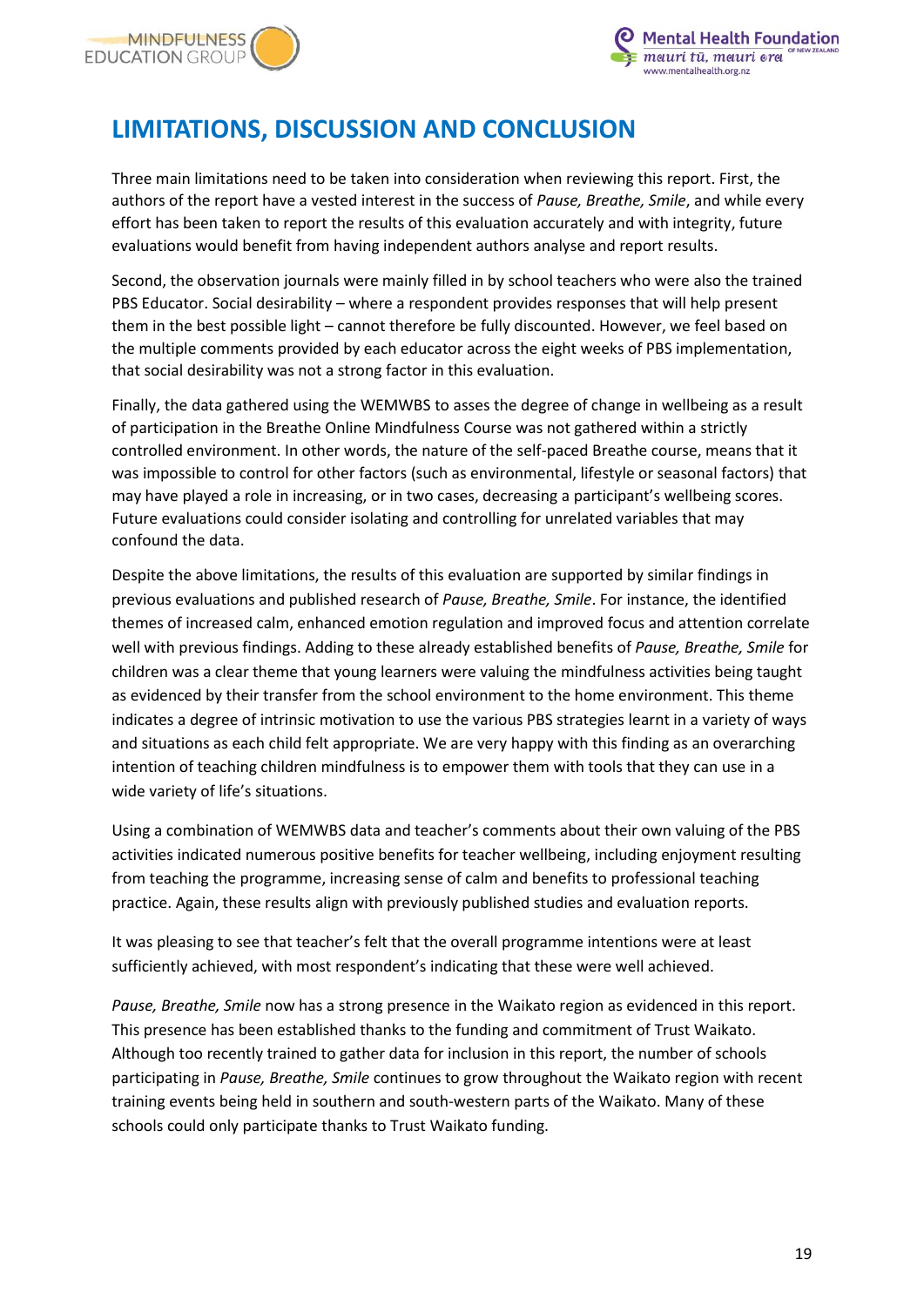



The nature of the results reported here, along with the rapid growth in demand for PBS training suggests that *Pause, Breathe, Smile* is a highly valued programme that leads to many positive benefits in the classroom when facilitated well. These benefits extend to both teachers and students, for personal mental and emotional wellbeing, for classroom behaviour, and for improved readiness to learn.

To conclude, this quote offers an excellent example of how the *Pause, Breathe, Smile* programme becomes a foundation from which further integration of wellbeing initiatives can happen:

*"After participating in this programme, we enjoyed looking at other research that supported more mindful practices so we could implement them as a school. We've started with simple actions like using the language of being mindful as a whole school value, having no bell times, changing our whole school time table from two breaks a day to four shorter breaks to allow the students lots of time for brain breaks and we have introduced the concept of mindfulness in our behaviour management plan as a school. Thank you for giving us the baseline to work from to make these other changes!"*